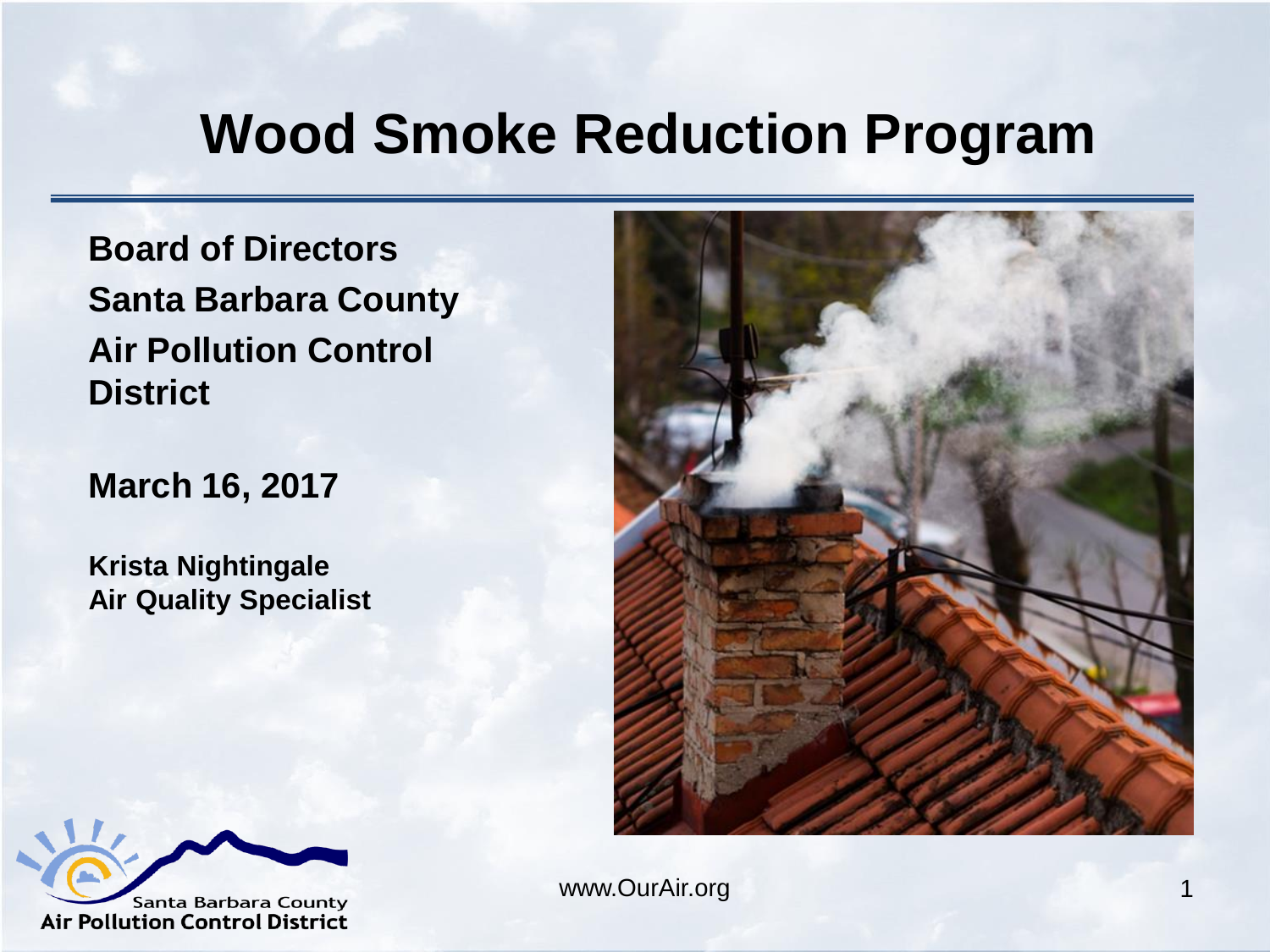#### **Overview**

- Background
- Goals
- Funding
- Program Details
- Next Steps
- Questions



https://www.epa.gov/burnwise/burn-wise-energy-efficiency

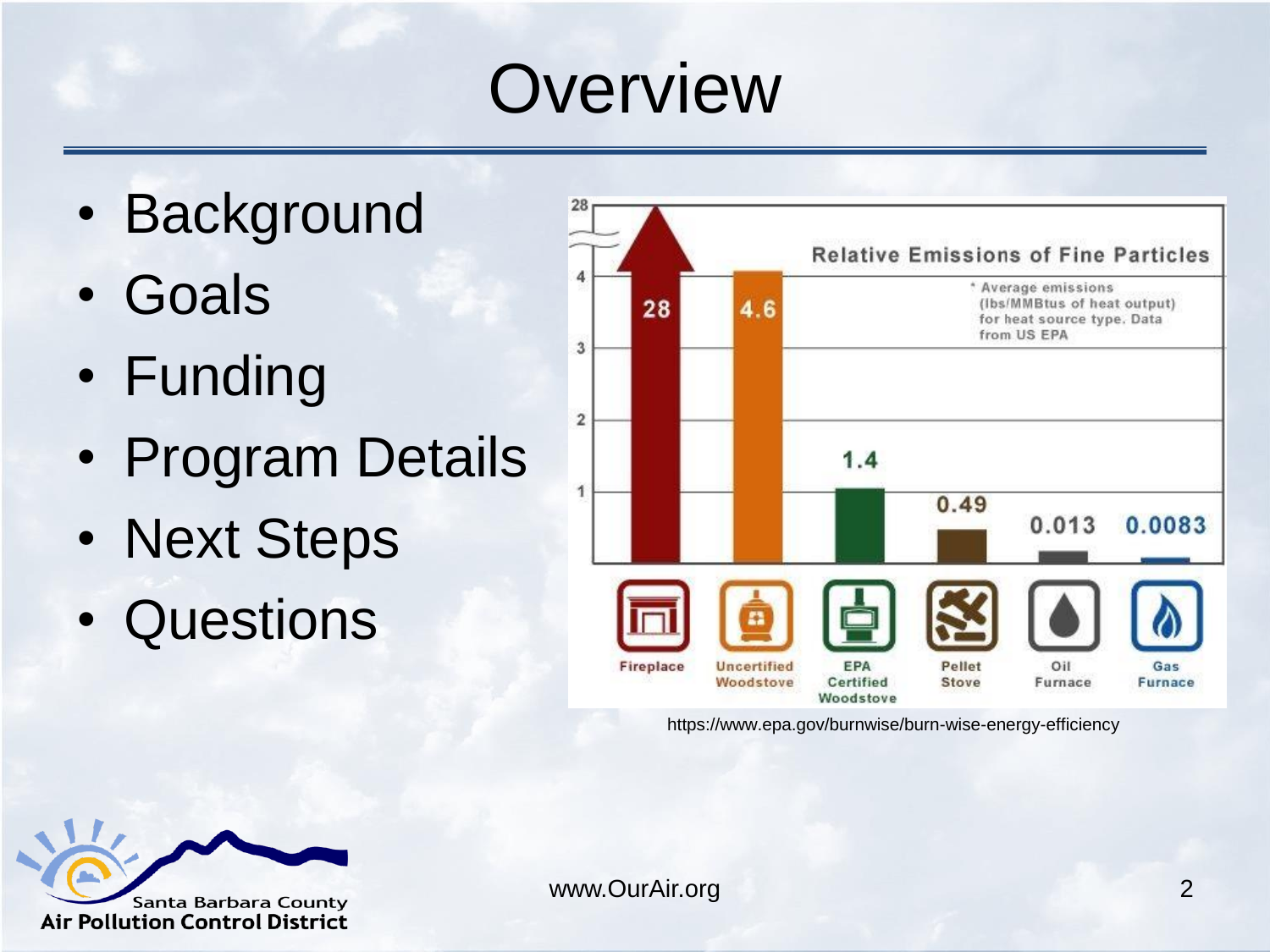# Background – Neighborhood Impacts

- Wood smoke contains:
	- Particulate Matter (PM)
	- Reactive Organic Compounds (ROCs)
	- Nitrogen Oxides (NOx)
	- Carbon Monoxide
	- Black Carbon
- Negative health effects:
	- Reducing lung function
	- Aggravating heart and lung diseases
	- Triggering asthma





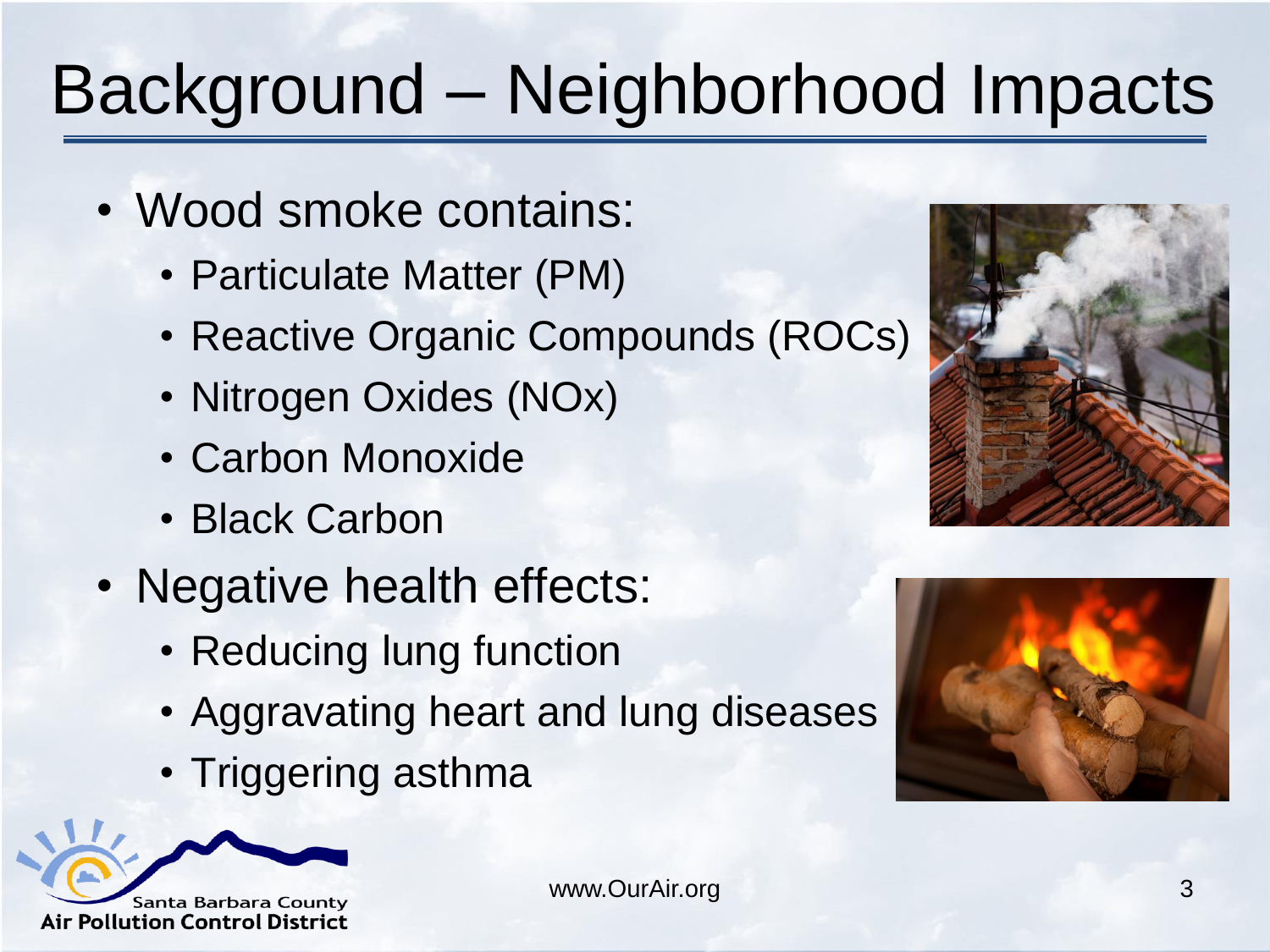## Background – County and State

- The District hears about neighborhood impacts of wood smoke
- County air exceeds state Particulate Matter Standards
- State efforts to reduce Short Lived Climate Pollutants
- Successful voluntary wood smoke reduction programs around the State
- Great success with other voluntary incentive programs within our County (Old Car Buy Back)



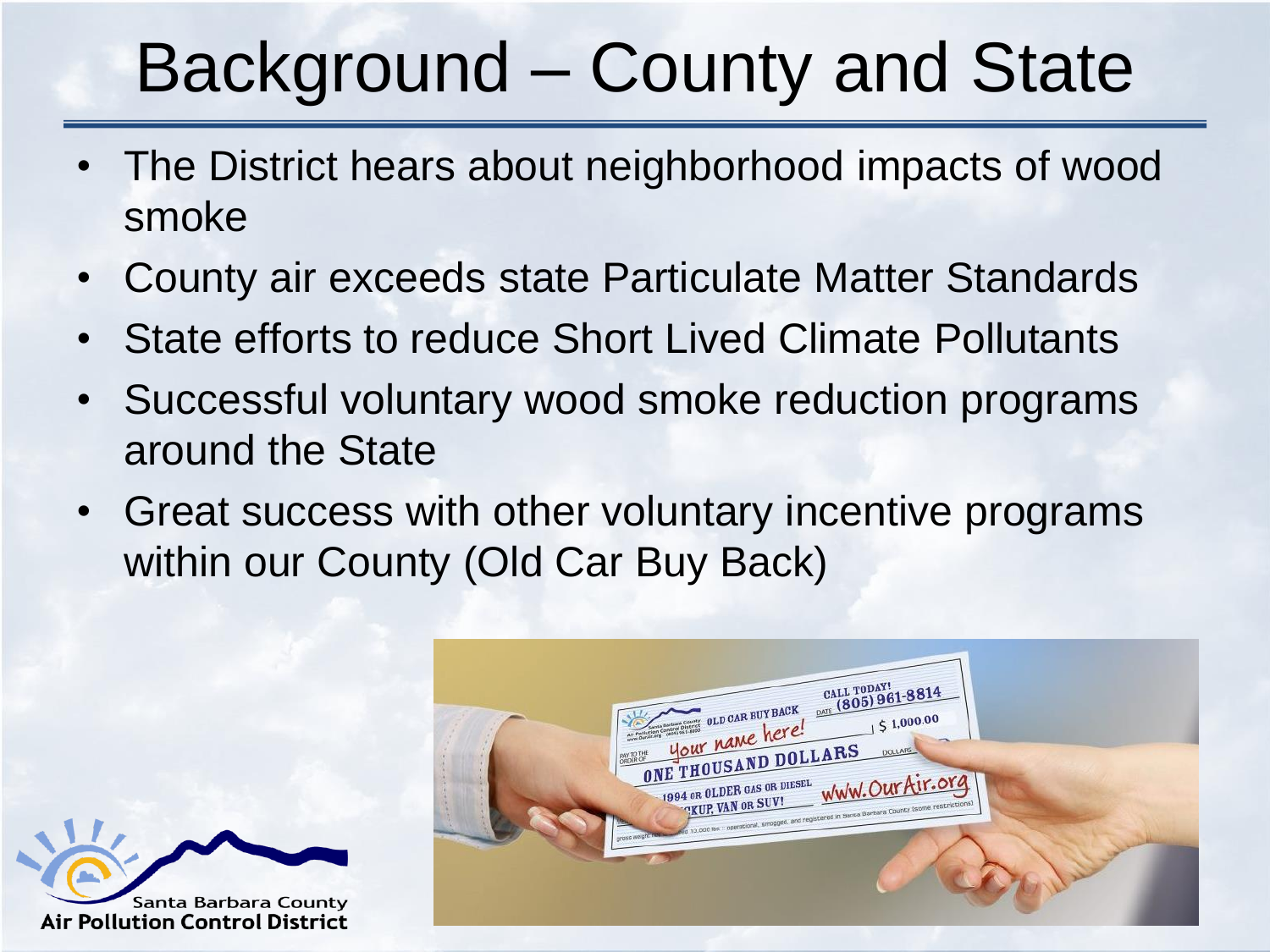#### Background – Outreach



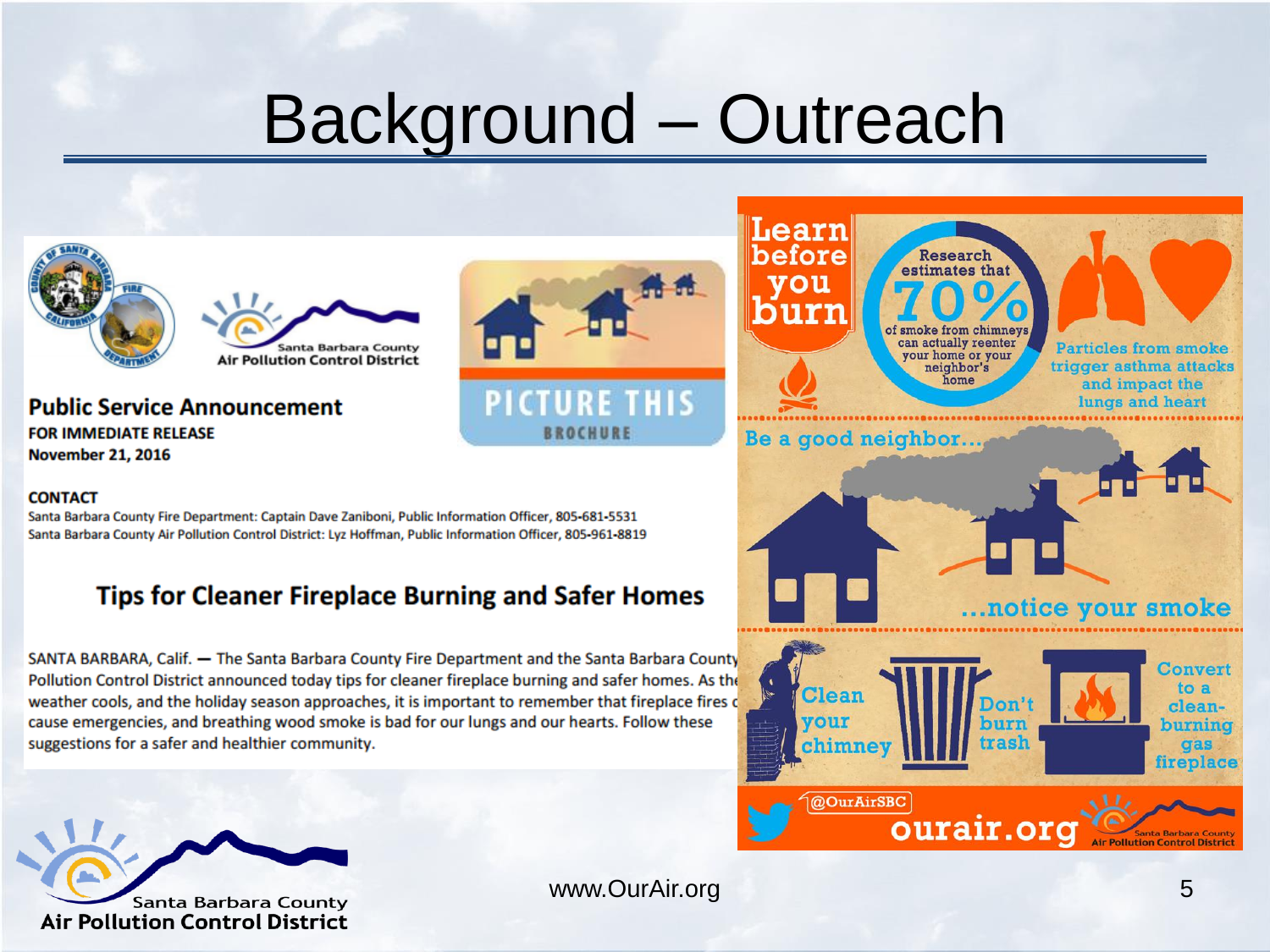## Program Goals

- Improve public health by reducing neighborhood wood smoke pollution
- Address the public's concerns about wood smoke through voluntary incentive pilot program
- Build a foundation for an expanded voluntary program should funding be available



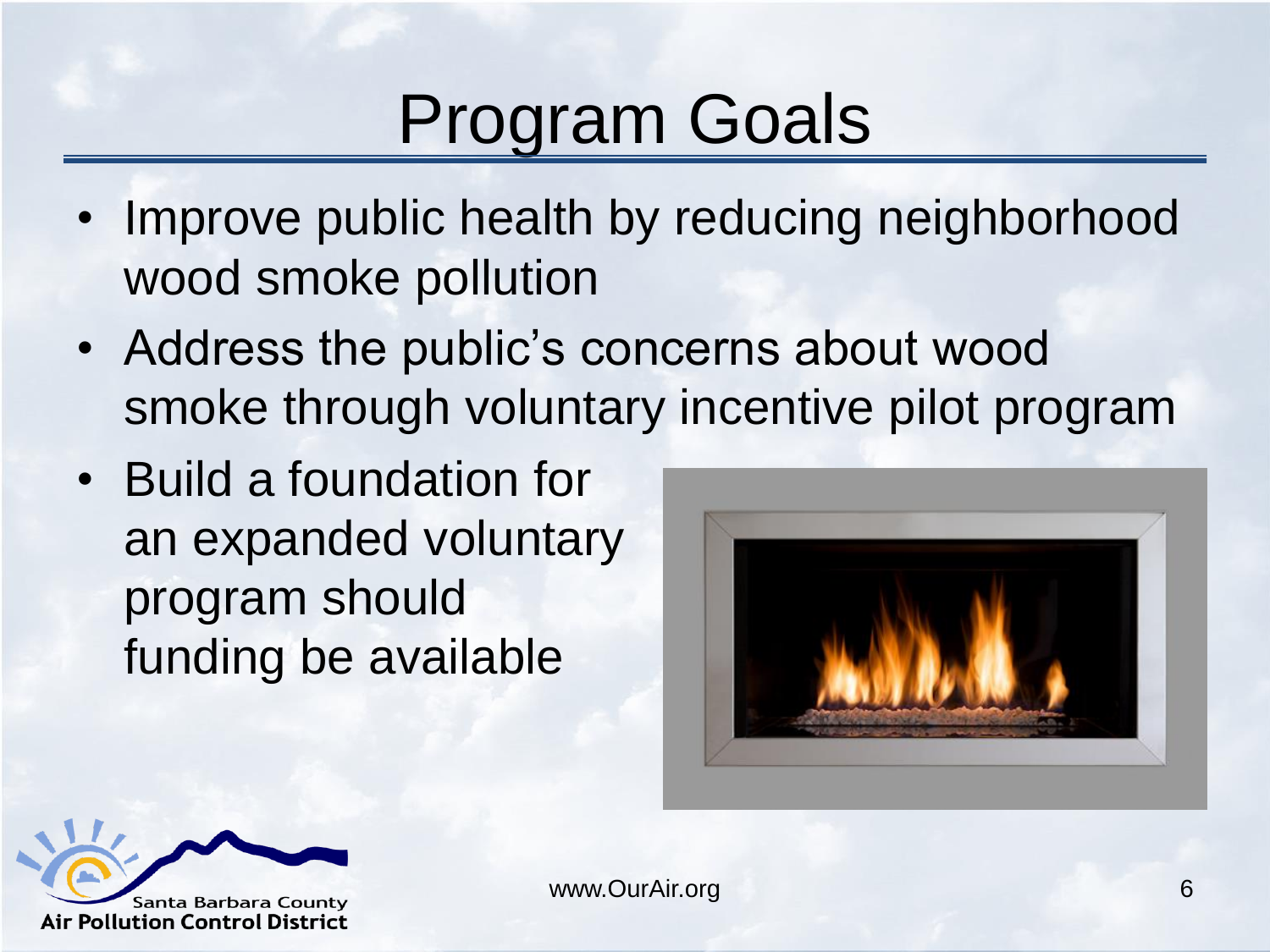#### Funding

• \$30,000 approved under Community Programs in FY 16/17 Budget





Santa Barbara County Air Pollution Control District 260 North San Antonio Road, Suite A, Santa Barbara, CA 93110 805-961-8800 · www.ourair.org

Aeron Arlin Genet Air Pollution Control Officer

| Type of Wood Smoke Reduction    | <b>Proposed Pilot Program</b><br><b>Incentive Amount</b> |
|---------------------------------|----------------------------------------------------------|
| Wood-Burning Device Replacement | \$1,000                                                  |
| Wood-Burning Device Removal     | \$500                                                    |

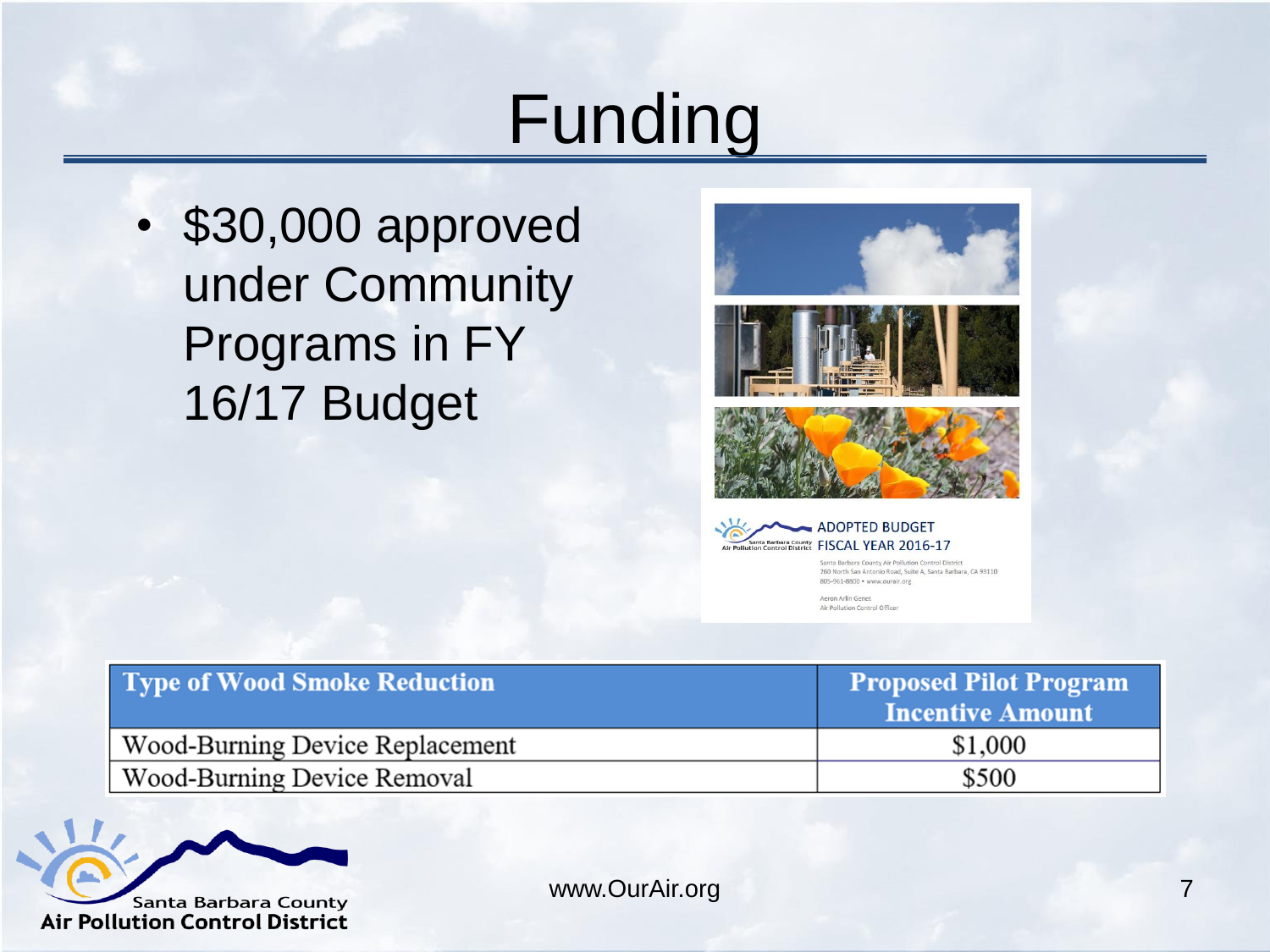## Program Details

#### **Apply for Voucher**

**Receive Voucher** 

**Complete Project** 

**Receive Incentive Funding** 



- Project and incentive amount will be preapproved by the District
- First come, first serve based on the date on which the District deems the application complete

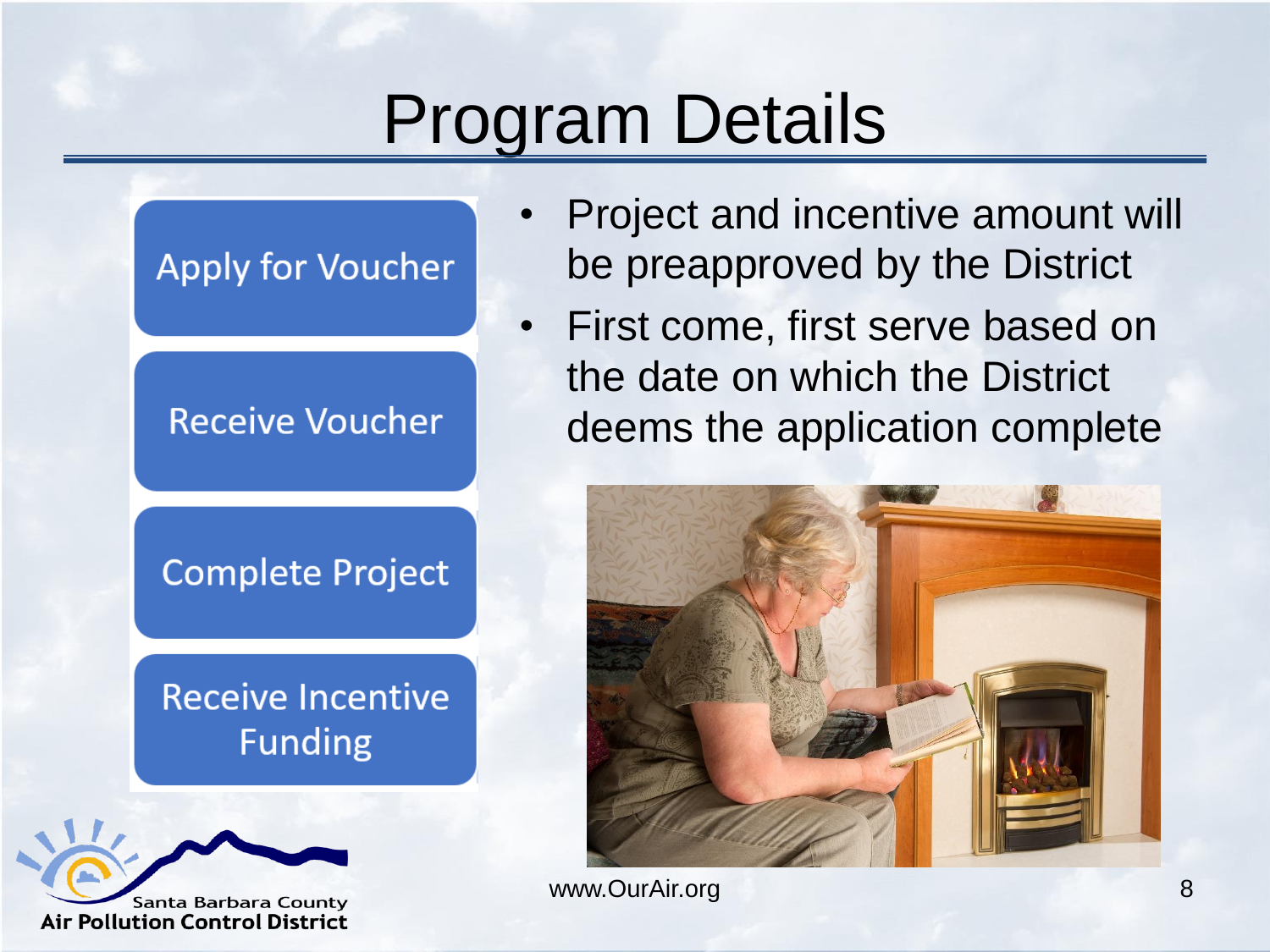#### Next Steps

- Board Action: Adopt resolution that authorizes the creation of the Wood Smoke Reduction Program
- Upon Board action begin Countywide outreach
	- Finalize application and outreach materials
	- Launch with press release and outreach to dealers
	- Additional outreach planned as response warrants

| Voucher                                                                                                                    |                                               | <b>Air Pollution Control District</b>                              |
|----------------------------------------------------------------------------------------------------------------------------|-----------------------------------------------|--------------------------------------------------------------------|
| <b>APPLICANT INFORMATION</b>                                                                                               |                                               |                                                                    |
| Name:                                                                                                                      |                                               |                                                                    |
| Mailing Street Address:                                                                                                    |                                               |                                                                    |
| City:                                                                                                                      |                                               | ZIP Code:                                                          |
| Phone:                                                                                                                     | Email:                                        |                                                                    |
| Project Physical Address (if different from mailing address):                                                              |                                               |                                                                    |
| City:                                                                                                                      |                                               | ZIP Code:                                                          |
| Voucher Issue Date:                                                                                                        | Voucher Expiration Date:                      | Voucher Amount:                                                    |
| <b>PROJECT COMPLETION CHECKLIST</b><br>C Completed Project Voucher Form<br>Final Invoice from Dealer/Installer/Contractor1 |                                               |                                                                    |
| After-Project Photos <sup>2</sup><br>C Finalized Building Permit                                                           |                                               |                                                                    |
|                                                                                                                            |                                               |                                                                    |
| <sup>1</sup> Final Invoice must include:                                                                                   | <sup>2</sup> After-Project Photos Guidelines: |                                                                    |
| Sales receipt/paid invoice for                                                                                             | Removal:                                      |                                                                    |
| replacement device (with the<br>purchase date after the date the                                                           |                                               | Show how old wood-burning device and chimney was rendered          |
| voucher was issued).                                                                                                       | inoperable and background showing location.   | If manufacturer tags and specifications of old wood-burning device |
| Invoice(s) for equipment and<br>labor directly related to the                                                              | are now accessible, include photos.           |                                                                    |
| project.                                                                                                                   | Replacement:<br>٠                             |                                                                    |
| A copy of the scrappage                                                                                                    | the new device location.                      | Show new gas/propane device including the background to show       |
| certificate from a recycling<br>facility, if you are replacing or                                                          |                                               | If location is different from that of the previous wood-burning    |
| decommissioning a fireplace                                                                                                |                                               | device, include a photo showing how the previous location was      |
| insert or wood burning stove.                                                                                              | rendered inoperable.<br>٠                     |                                                                    |
|                                                                                                                            | are now accessible, include photos.           | If manufacturer tags and specifications of old wood burning device |

f the project will be modified from the project originally proposed, please contact the APCD to update and onfirm eligibility. Please note that if the proposed project is modified. funding is no longer guaranteed.